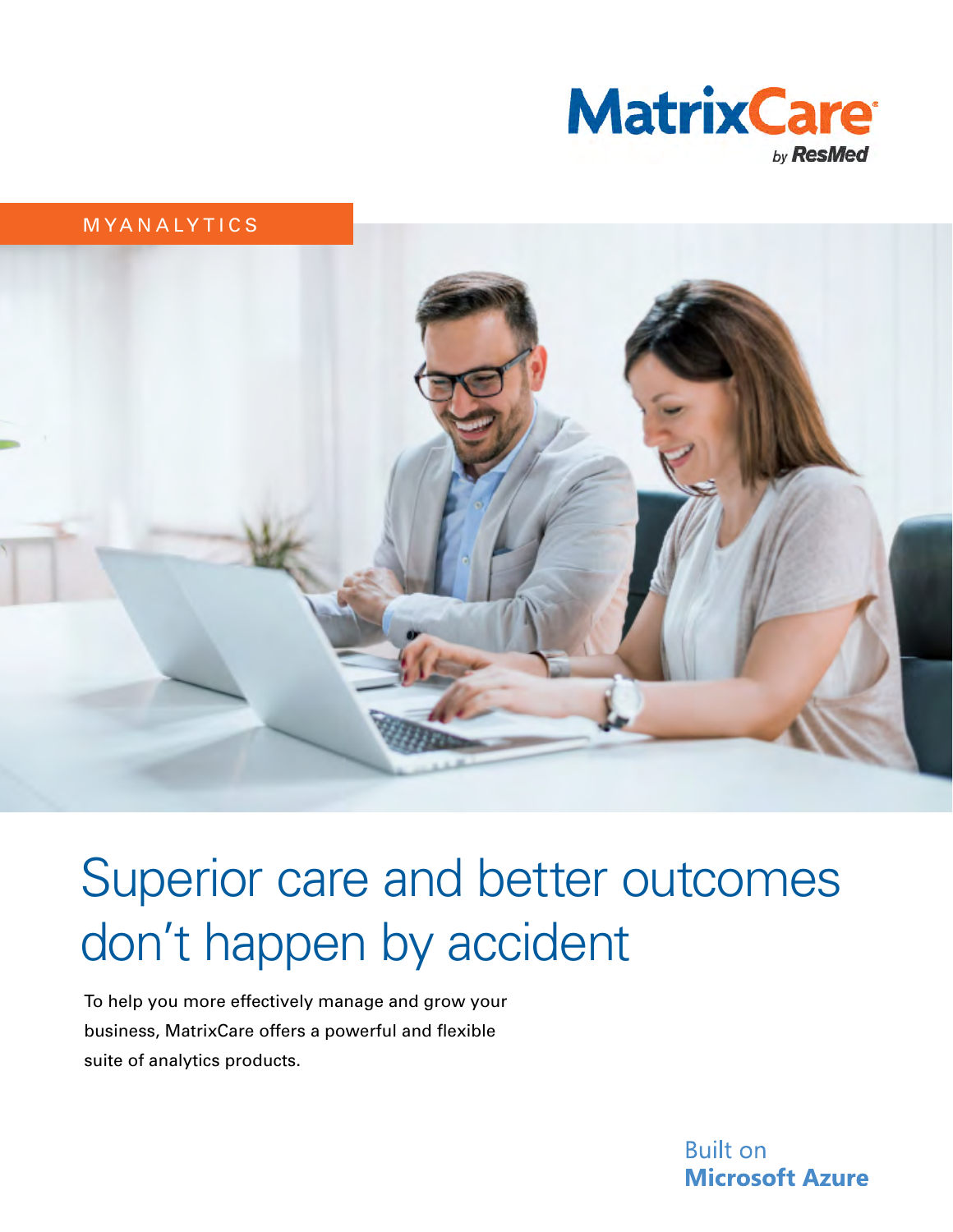

# MatrixCare MyAnalytics is built to help you:

- Gain insights from rich business intelligence
- Monitor relevant data through crisp, informative dashboards or by building your own custom reports
- Better leverage your information technology resources and software investments
- Combine data from MatrixCare into existing data warehouses
- Deploy dashboards and reports on any mobile device, for informed decisionmaking on the fly

You have the flexibility to choose what works best for you. Our analytics solution provides you with a base set of content that you can expand to meet your organization's needs. Both offer you actionable information to meet your unique needs and help you succeed.

# An easy-to-use, configurable solution **Analytics suite**

## MatrixCare MyAnalytics

If you prefer to spend more time analyzing information than collecting and manipulating data, you'll love MatrixCare MyAnalytics.

With MatrixCare MyAnalytics, you receive the information you need to effectively manage your business and identify important trends at a glance, including:

- Prebuilt visualizations and reports that span the key areas of your business – from census and financial accounts receivable to readmissions and quality measures (where applicable)
- Market-leading business intelligence "app" built on Microsoft® Azure and Power BI
- Self-service report-writing options using Microsoft® Power BI with our tabular data model

In addition to a library of available content, you can tailor the information to meet your needs by creating custom dashboards, modifying prebuilt content or generating selfservice reports. And, unlike a third-party tool purchased independently, MyAnalytics comes with comprehensive support from MatrixCare to ensure you derive the full value of our software.